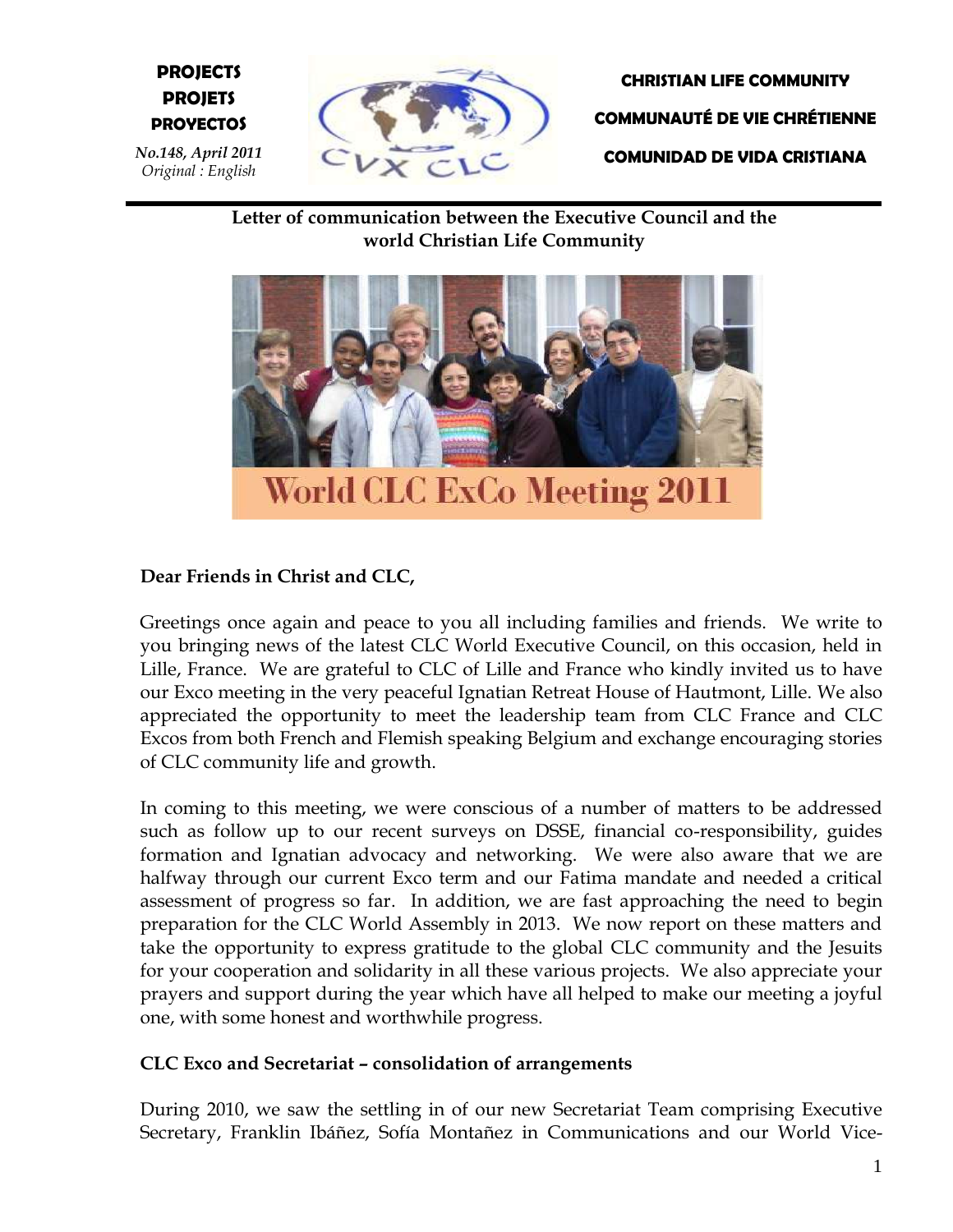Ecclesial Assistant, Fr Luke Rodrigues SJ. We have received very positive feedback about their contributions to CLC life in their various roles and thank each accordingly. Especially, we thank Van Ngyen, our secretary and administrator for her dedication and very effective service to CLC over 17 continuous years.

#### **The CLC Global Picture**

An important part of each meeting is hearing and discussing an overview of each CLC Region. While impossible to mention all CLC national communities here, we at least mention some of the particular Regional highlights as follows:

- *Africa:* We heard encouraging stories of developments in formation, guides training, special apostolic projects (eg in HIV/Aids) and retreats in a number of countries eg Zimbabwe, Cameroon, DR Congo, and Rwanda. We also note the international cooperation in some of these countries from Germany, Switzerland, and others. Of special significance, however, is the decision to plan an All-Africa Assembly towards the end of this year. Work has now begun on this major project and we ask your prayers and support for its success.
- *Asia/Pacific:* In November, CLC Hong Kong hosted a 4 day Asia Pacific Regional Assembly on the theme "Embracing our diversity" attended by 10 CLC member countries and 4 observers. The Assembly was a significant contribution to building CLC Regional identity and community. Follow up work on the Assembly recommendations is beginning and is focusing upon website communications, formation, developing CLC Regional structures and helping neighboring CLC national communities (eg Singapore, ,Sri Lanka, Cambodia and others) with special needs. The many good works of various national communities in the context of a globally developing region were discussed. Vietnam is seeking formal incorporation with world CLC.
- *Europe:* The work of the Euroteam and Eurolinks continues with special attention to emerging communities such as Latvia, Romania, and Slovakia (the latter seeking incorporation). Some of the stronger national communities, such as France, Germany and Italy, continue with their formation programs and their apostolic works both locally and internationally. They have also provided very strong support for the global CLC community from time to time – either directly, or through the Rome Secretariat. It is hoped the Leadership program will be developed for European needs in 2011and introduced in 2012.
- *Latin America:* The 3 year Magis formation program for CLC people is in its fourth generation and has proved very successful. As a lay run process, it is becoming more independent as graduates of successive courses continue their involvement in financial, academic and mentoring aspects of the program. This MAGIS program could be a useful model of cooperation for adaptation in other CLC Regions. Other programs/activities continue on such matters as CLC/Jesuit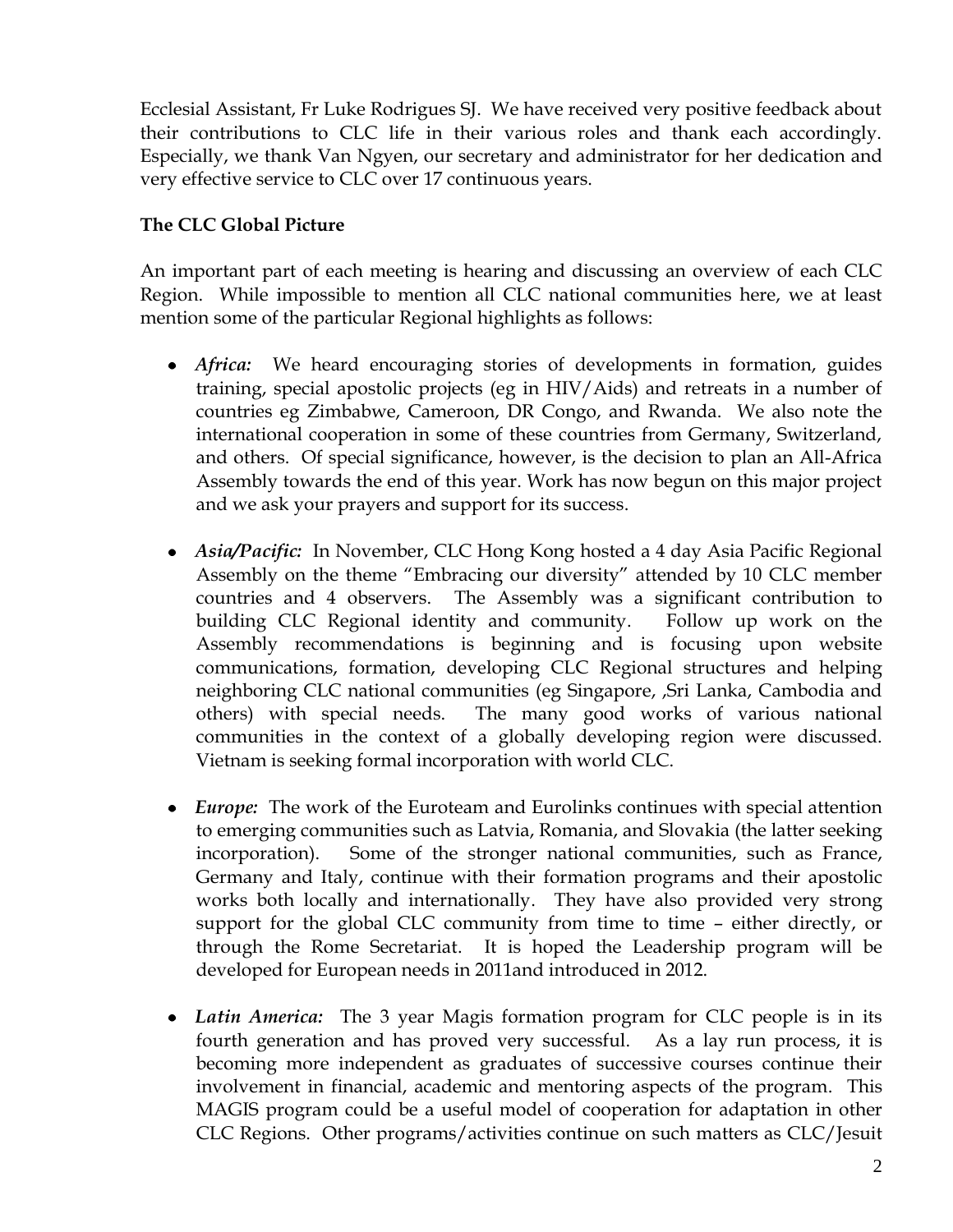collaboration, advocacy and various apostolic works. Continued encouragement and support is being provided for communities in special need such as Guatemala (moving towards incorporation), and Cuba.

- *Middle East:* While CLC is not yet big in numbers in the Middle East, we note and pray for them especially in the context of recent political developments there. Their presence is an important and challenging witness in this part of the world. We heard reports about their depth of commitment like that expressed in Lebanon with its focus on the Spiritual Exercises and General Principles.
- *North America:* Although North America does not have a Regional structural arrangement, the individual national communities of Canada (French speaking) Canada (English speaking) and the United States of America continue to work on structures, leadership and various aspects of the Fatima recommendations. In particular, efforts are being made in further development and delivery of formation programs, especially for guides.

### **Recent CLC Surveys and Progress Reports**

Seeking to give fullest practical expression to our Fatima recommendations, CLC Exco initiated, during 2010, a number of projects three of which have involved surveys and engagement with national communities.

The matters addressed related to the practice of DSSE, Financial Co-Responsibility, and Guide Formation and, picking up an earlier initiative, Leadership. Initial survey results revealed considerable levels of appreciation, commitment and practice. Not unexpectedly, the surveys also revealed some differences both between and within national communities in terms of interpretation, emphasis and practice. Very briefly, a few comments are made here as follows:

- *DSSE:* The practice is increasing with more emphasis on the "discernment" stage of the DSSE process; considerable formation processes and material existed but more was considered necessary.
- *Financial Co-responsibility:* Increasing levels of commitment were noted both in survey responses and in practice. Once again, some divergence of practice was noted. The Exco will do further analysis of findings during this year.
- *Guides' Formation:* Results suggest some shortage of guides, slightly varying views on the role of the guide, an increasing use of lay guides, and also fairly close agreement on content and process of guides' formation. Challenges identified included engendering appreciation of the significance of the role, finding more members prepared to take on the role, and developing improved formation processes and materials.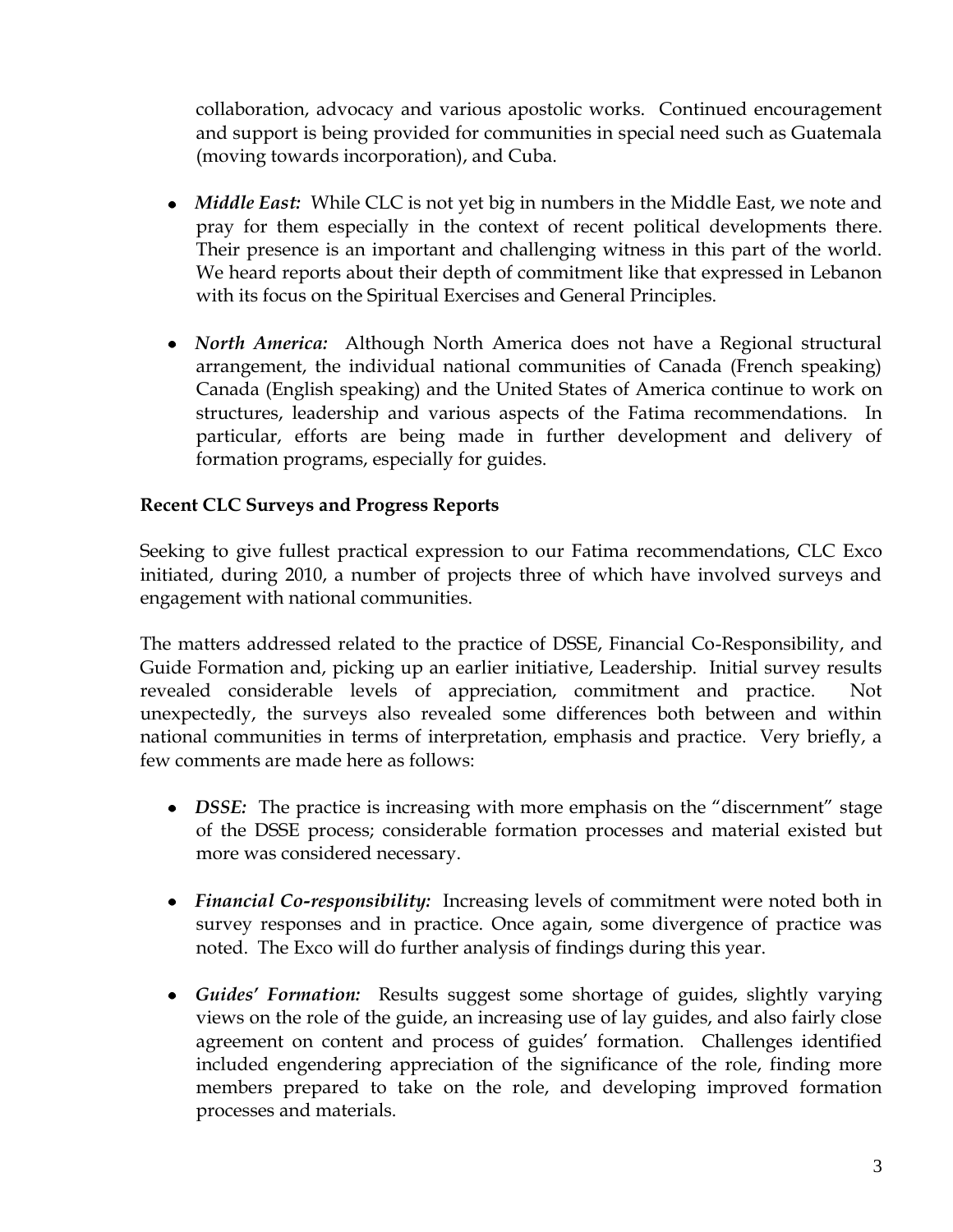- *Leadership formation:* Several national communities in Africa are offering local courses following the 2009 Leadership Courses offered in both English and French. In 2011 and beyond, we hope to see further Leadership implementation in the European and Asia/Pacific Regions. Feedback from these regions suggests that some extra work may need to be done to accommodate inter-regional cultural differences – something we will consult about in the near future.
- *Temporary and Permanent Commitment:* More and more national communities have raised the issue of "Commitment". This is a positive challenge for us and, following consultation and assessment, will be addressed again in the future.

Thank you to CLC national communities almost all of whom have engaged in some way in these discussions. We will be reporting on these matters further through future issues of Progressio, Projects, letters to national communities and website postings. For those national communities yet to respond to any of these matters there is still time to do so now.

### **CLC Apostolic Developments**

One way or another, the recommendations of Fatima encourage us to full and wholehearted engagement in Christ's mission, personally and collectively. This central aspect of CLC life is being developed at two levels: one at the personal level of compassionate works, the other at the higher structural level of social justice through systemic change. While individual people and national communities may experience a call to one or another of these levels of apostolic works, we hope all see these approaches as complementary and equally worthy of attention. Directly supporting both these levels of apostolic expression, we report on the following initiatives:

- *Establishment of a special fund for apostolic works:* We are setting up an existing fund in a new way to support specific "concrete" projects of an apostolic nature. We thank some national communities (we must especially mention France and also some individual members) who have already helped substantially to begin this fund. In time, we will publicize it more formally, clearly identifying its exclusive purpose, ie "the option for the poor", how the funds can be accessed (and some simple guidelines) and how donations and bequests might be made. We already have a number of pilot projects (in Nigeria and Chile).
- *Apostolic Advocacy and Networking:* Recently, we received from many national communities their summaries and views on the subject. Thank you for this – other responses are still welcome. In Projects 146, and based on these findings, we put forward some observations and further articulation about CLC apostolic works for justice. We thank, especially, our previous Executive Secretary, Guy Maginzi, for his contribution to this work. His term as WCLC Advocacy Coordinator came to an end on 31st October 2010. Mauricio Lopez will take up this task on a part time basis. With increasing clarity, we move forward retaining our focus on Ecology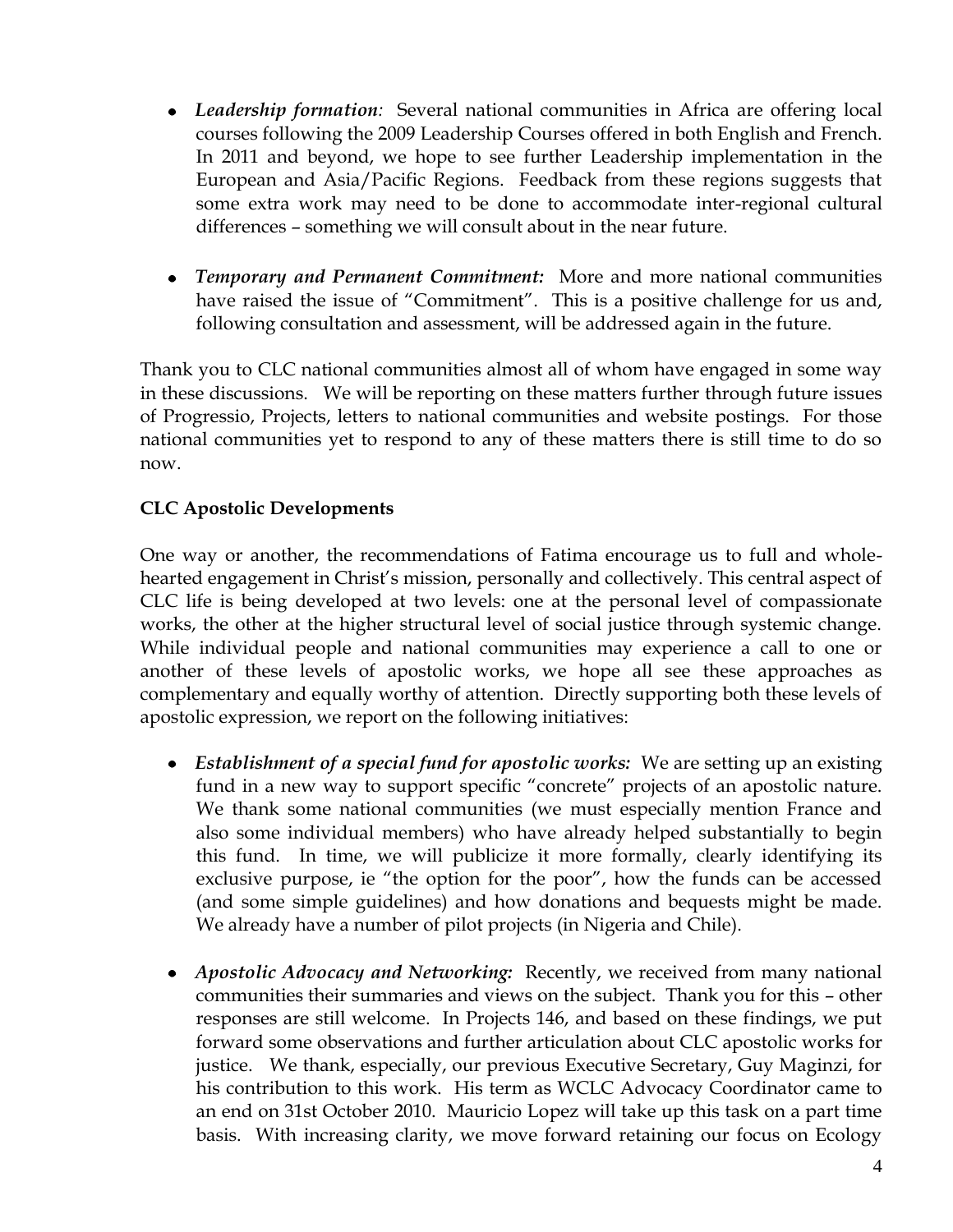(water) and Migration. In particular, we seek to consolidate our networks and encourage practical intervention.

# **CLC as a Lay Apostolic Body**

A framework document is currently being prepared drawing together much of the above discussion and linking all this with other important aspects of CLC life such as vocation, commitment and identity and also with past World Assembly themes. Once a draft has been prepared, we will be seeking feedback from various representatives of your communities to produce the final document. The early draft is very promising.

# **Finances**

Concerning our Operational budget, last year was a significantly improved one. In the spirit of financial co-responsibility, almost all national communities were able to contribute to CLC operational budgetary needs. While the situation is improving, we still need to address some accumulated deficit to secure our longer term financial viability. To this end, a strategy to reduce one of our greater single costs (accommodation) is being implemented (see below). All these matters will be addressed in a financial letter to national communities in April.

Financial Sustainability.- This project has emerged out of a desire to ensure our operational budget reliably meets all reasonable needs on a long term basis (a Fatima recommendation). The second most expensive item in this budget is the cost of accommodation for our Executive Secretary, ie about  $\epsilon$ 17,000 per annum. Recently, the landlord of the accommodation we rented previously made a very a reasonable offer of sale. Work is continuing on an assessment of the need for this type of accommodation, on the feasibility of the proposal put to us and accessing wider CLC community wisdom on the subject. We will be in contact with national communities with news of further progress soon. Our ultimate and only interest in this matter is to free up and enhance our apostolic capability.

# **Communications**

*Publications***:** Following some intensive work by Sofia Montanez, our publication processes are back on schedule – we had 5 issues of Progressio publications in 2010. We are now receiving a wider range of article contributions from national communities as well as their greater involvement in publication processes. In future, advance notice of forthcoming issues of Progressio will be posted on the website along with an index of Progressio articles. We will be making a special effort to promote Progressio, both normal issues and the Supplements, and seek your cooperation with this task. We are also developing an internet payment plan.